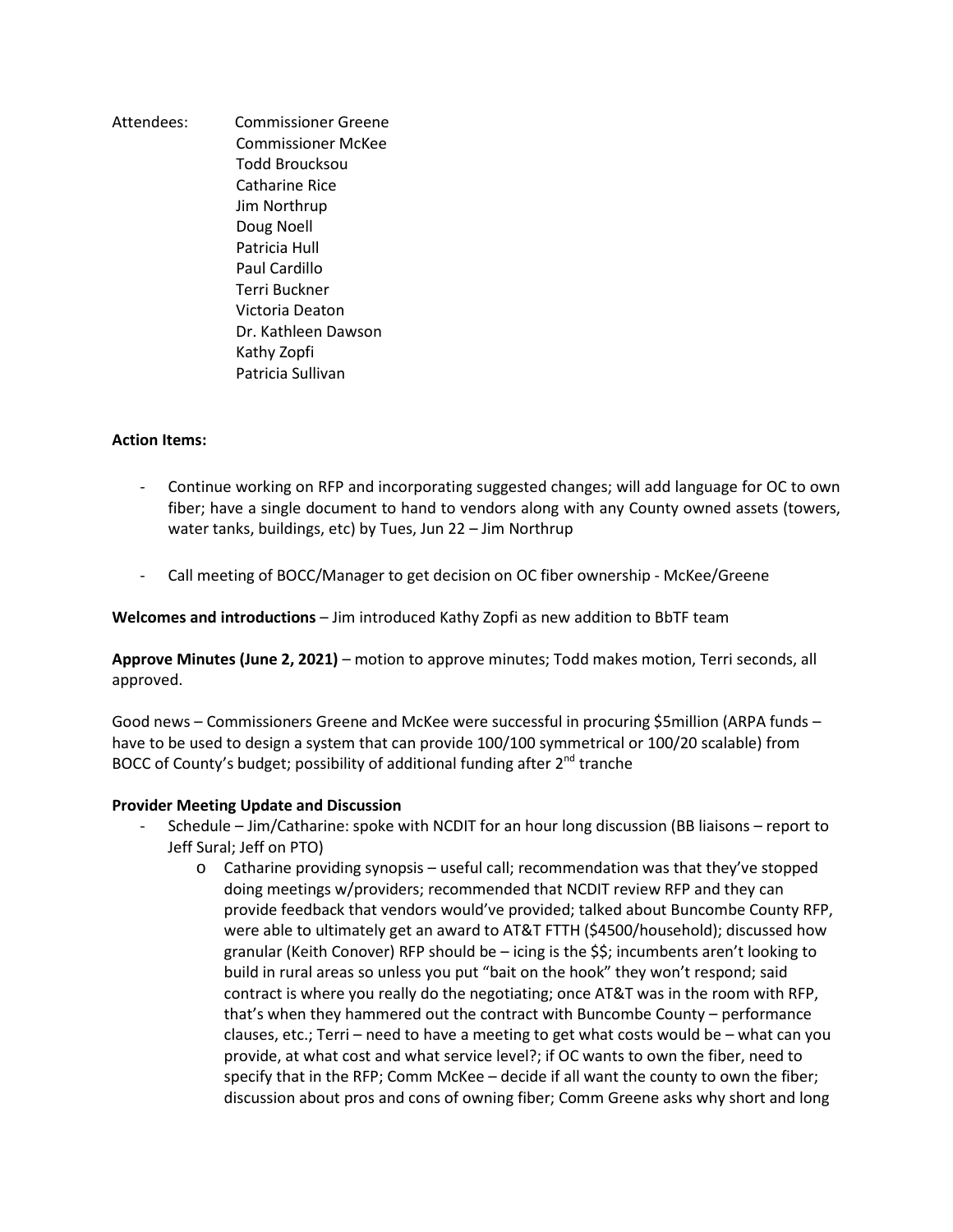term approaches need to be in same RFP; Jim responds that they don't; Keith (NCDIT) said people aren't using 100/100 today but the ARPA funds are focused on future proof speeds/technologies; NCDIT said they would help by reviewing RFP but wouldn't help set up meeting (this is contrary to what Jeff said in a previous meeting); can still work on provider meeting if we need a face-to-face or virtual meeting; Todd – vendor meeting still makes sense; Todd knows vendor who wants to attend and talk about FTTH; says State has STOPGAP \$\$ available; Terri disagrees that the short and long term can be blended into one RFP; goal to cover everyone in county 100/10 in 18 months; Jim - ECC/CTC, design of network could be \$1million; Todd – design/engineering has be to done so needs to be included in overall cost of project; SG - can talk about short and long term solutions in provider meeting; CR – if we want someone to act quickly (18 months), specify that; Jim – how many people and how fast can you get it done?; OpenBB struggling to get 25/3 because of tree cover, LTE technology and terrain; Comm McKee - might be confusing if don't keep two solutions separate, fixed wireless not eligible for ARPA funds, possibly could use State funds for fixed wireless???;  $CR - if$ technology isn't 100/100 (100/20) then can use ARPA otherwise must use different funding (fixed wireless); fiber is only thing that can perform to technology standards required; STOPGAP hasn't been voted on yet; Todd – for vendor meeting, have time allotments so vendors not all in room at same time, agrees that have separate meetings for short term/long term vendors; need to ask Legal about requirements for "open" meetings; TB - if reqs are 100/20 is there even a short term solution considering that vertical assets are required?; Comm McKee – there may be a way to make funding available for building towers (move \$\$ from one capital project to another); Comm McKee – proceed with short term solution/vendor meeting, get answers from vendors then can search for additional funding if options warrant; Jim – provider meeting, which one needs to be first; new terminology, short term=100/20 and how many households over 18 months, long term=FTTH and how many households by 12/31/2024; Greenlight (Wilson) doing 50/50 for \$40/month; Comm McKee – move forward with provider meeting for 100/100 (100/20) and put other options aside for the moment; Terri – recommends moving forward with provider meeting for fixed wireless for info gathering purposes – what speeds \***can**\* they get, how long would it take and what would it take to get it?; Terri also asks if we want to own the fiber; Comm McKee is strongly in favor of owning the fiber; Jim – let providers know that our intention is going to be for OC to own the fiber network; talk with providers about potential ownership models; major players are going to want to build their own fiber networks – AT&T, Verizon, Google, etc;

- Agreements
	- have a provider meeting for 100/100 solution
	- get RFP out ACTION: Jim to continue working on RFP and incorporating suggested changes; will add language for OC to own fiber; have a single document to hand to vendors along with any County owned assets (towers, water tanks, buildings, etc) by Tues, Jun 22<sup>nd</sup>
		- o work with State for early July provider meeting
		- o Shoot for RFP to be ready by provider meeting
		- o ACTION: McKee/Greene call meeting of BOCC/Manager to get decision on OC fiber ownership
		- o Jim to work with Travis on communicating BOCC decision back to the group